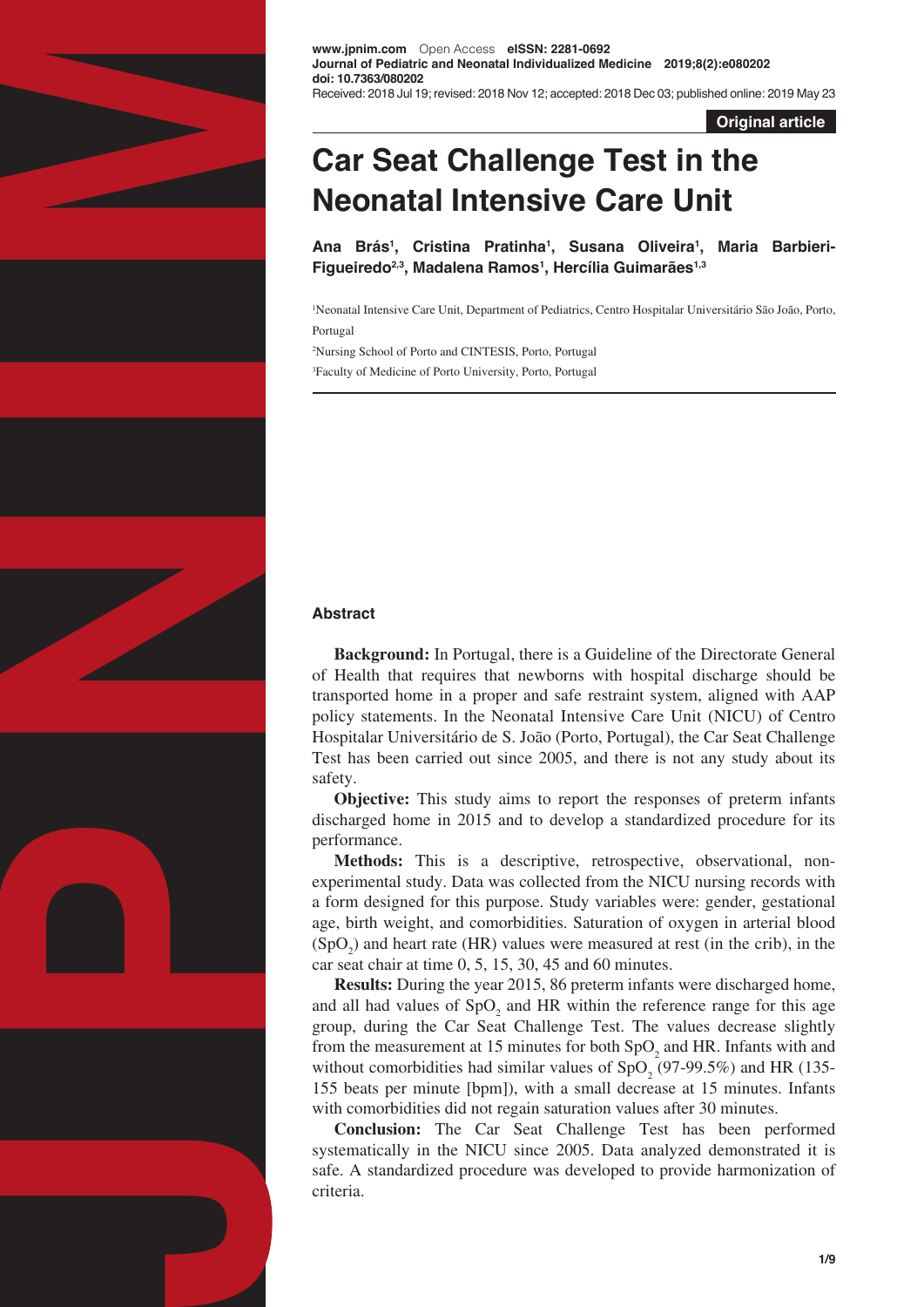## **Keywords**

Infant, premature, child restraint systems, intensive care units, neonatal, Portugal.

# **Corresponding author**

Ana Brás, Serviço de Neonatologia, Centro Hospitalar Universitário São João, Alameda Professor Hernani Monteiro 4200-319 Porto, Portugal; email: anabras74@gmail.com.

## **How to cite**

Brás A, Pratinha C, Oliveira S, Barbieri-Figueiredo M, Ramos M, Guimarães H. Car Seat Challenge Test in the Neonatal Intensive Care Unit. J Pediatr Neonat Individual Med. 2019;8(2):e080202. doi: 10.7363/080202.

# **Introduction**

In Portugal, there has been a Guideline of the Directorate General of Health since 2010 that requires that newborns with hospital discharge should be transported home in a proper and safe restraint system, whether they are healthy newborns, preterm infants or infants with special needs [1].

This requirement aligns with American Academy of Pediatrics (AAP) policy statements, published in 1990, to be implemented before hospital discharge of the newborns, so that each newborn leaves the hospital in an appropriate restraint system suitable to maturity and health condition. This policy included health professional's education and parental education for restraint systems proper use in the car [2].

These policies were refined in 1991 based on studies that showed oxygen desaturation in preterm infants in the seated position. Standards were then published, advising a period of observation of these newborns in the restraint system before hospital discharge [3]. This procedure in the Anglo-Saxon literature has been named as "Infant Car Seat Challenge – ICSC" or "Car Seat Challenge Test".

In 1996 the same committee extended the recommendations concerning hospital discharge to infants with low birth weight (BW) [4]. The recommendations on the observation period were updated in 1999. This period of observation of the newborn in the restraint system before discharge should have a duration of at least 90 to 120 minutes or the duration of the trip home if longer [5].

Consensus about criteria for discontinuing the Car Seat Challenge Test has not been achieved. In a study by DeGrazia, in 2007, the criteria considered for discontinuing the test are: apnea longer than 20 seconds, more than two consecutive episodes of tachypnea (respiratory rate > 70 cycles per minute) associated with saturation of oxygen in arterial blood  $(SpO<sub>2</sub>)$ < 93%, bradycardia below 80 beats per minute (bpm) without spontaneous recovery,  $SpO<sub>2</sub>$  < 93% without spontaneous recovery, or other signs and symptoms of respiratory distress. The author considers spontaneous recovery the increased of the heart rate (HR) and the oxygen saturation in 10 seconds, without the intervention of health professionals [6].

Davis et al. in 2013 proposed as failure criteria bradycardia (80 bpm) for a period longer than 10 seconds and  $SpO<sub>2</sub> < 90\%$  for a period longer than 10 seconds [7]. In 2014, Davis et al. added other criteria as apnea  $\geq 20$  seconds and the observation of breathing difficulties as failures criteria in the test [8].

In 2007, the Portuguese Society of Pediatrics published recommendations about newborn transportation in the car, which includes premature infants positioning in the restraint system, and their monitoring for 60 minutes, 1 week before hospital discharge [9].

The Car Seat Challenge Test is not free of controversy. For example, due to the inconsistency of data and scarcity of evidence, the Canadian Paediatric Society [10] does not recommend routine Car Seat Challenge Test before discharge for preterm infants. They recommend that parents should be counseled regarding safe car seat use and be able to demonstrate appropriate technique and practice – preferably using their car seat – before their infant is discharged from the hospital.

In the Neonatal Intensive Care Unit (NICU), of Centro Hospitalar Universitário de S. João (CHUSJ), Porto, Portugal, the test is carried out the day before discharge. The Car Seat Challenge Test began in 2005, in partnership with a Non-Governmental Organization dedicated to the Promotion of Child Security (APSI – Associação para a Promoção da Segurança Infantil). This association provided restraint systems (car seats) legally approved, although there have been records of this test only from 2007.

In the bibliographic search performed so far, we are not aware of any published study on this test in Portugal.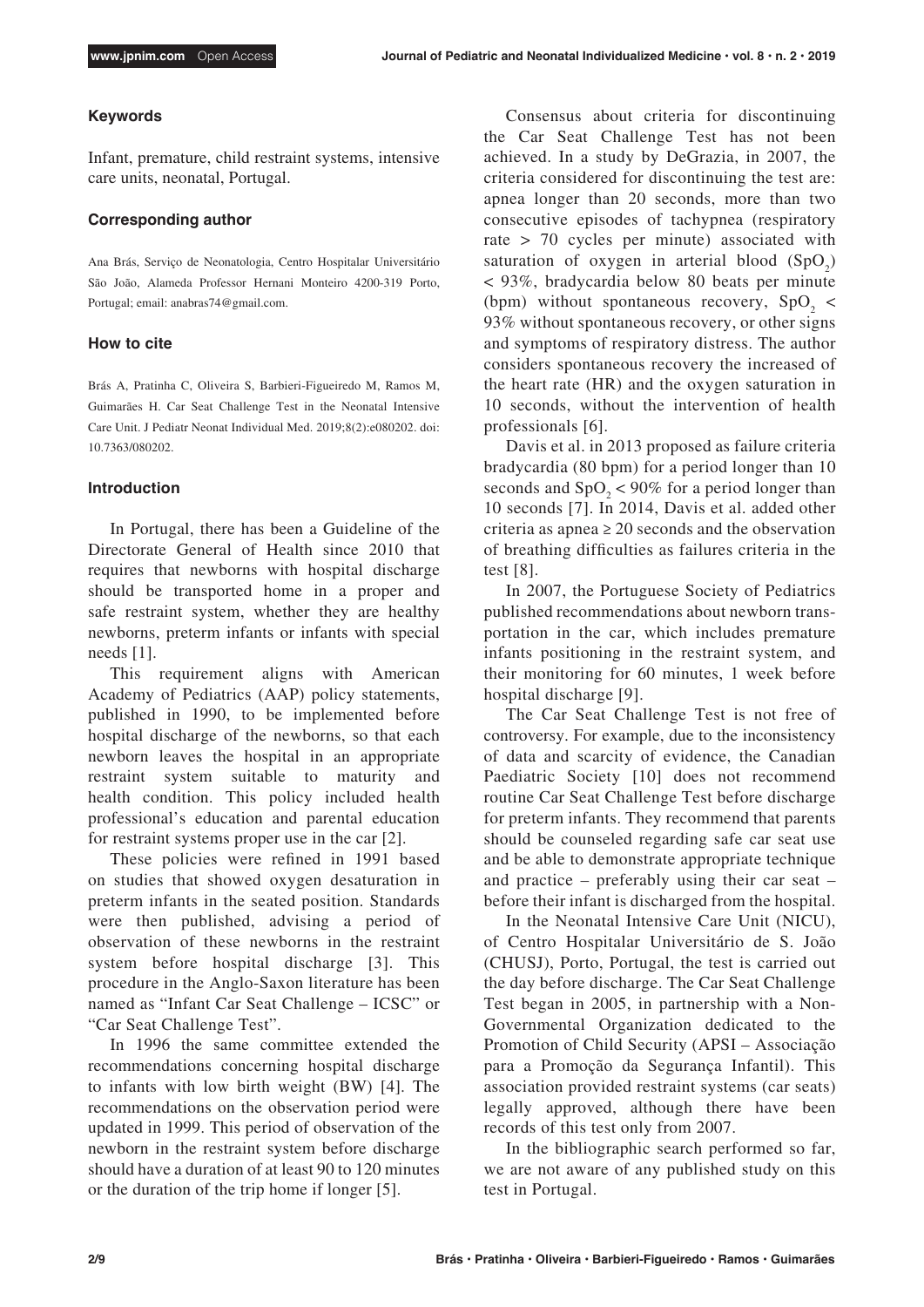The aims of this study are: i) to report the historical aspects of the Car Seat Challenge Test in the NICU of CHUSJ (Porto, Portugal); ii) to analyze the behavior of preterm infants submitted to the Car Seat Challenge Test in 2015, according to the parameters recorded (values of  $SpO<sub>2</sub>$  and HR) and its relationship with the BW, gestational age (GA) and comorbidity; and iii) to develop a standardized procedure for performing Car Seat Challenge Test in the NICU.

# **Materials and methods**

This is a descriptive, retrospective, observational, non-experimental, study whose data was obtained from the records of the Car Seat Challenge Test existing in the NICU of CHUSJ, since 2007. This unit was one of the first Neonatal Units in Portugal, established in 1983, within a University Hospital, having a total of 17 cribs with 9 intensive care beds. It is a level 3 unit, a reference center for congenital heart disease (CHD) (for the North of Portugal) and also a NIDCAP training center [11].

In this NICU, the test is performed for 60 minutes, whenever possible in the own infant restraint system, or the restraint system of the NICU, in its absence. Our restraint systems have 3 point harness and 45-degree angle of the seat and are approved by ECE R44/03 European norm. This test is performed on all newborns before discharge from the hospital, regardless of their diagnosis on admission, particularly preterm infants, term newborns with cardiac disease and surgical disorders.

During the test, the HR and  $SpO<sub>2</sub>$  of the newborn are monitored and recorded using monitors Philips Intellivue MP30 Neonatal and Hewlett Packard – Omnicare 24 Neonatal Viridea 24. The presence of bradycardia and  $SpO<sub>2</sub> < 95%$  is considered fail regardless of the duration of bradycardia and desaturation. The respiratory frequency (RF) has been monitored during the test but not recorded so far. The records do not allow to identify the number of times the infant failed the test and the repetitions.

**Table 1.** Patient flow in the NICU of CHUSJ, 2007-2015.

The lack of precise criteria related to the values and duration of bradycardia and desaturation is one of the gaps in this test procedure in our practice, which will be improved with this study. We aim to develop a standardized procedure for the Car Seat Challenge Test that can be evaluated in the NICU of CHUSJ and later implemented as Guideline at national level.

The data was collected from the record sheets of the NICU and the clinical information system with a form designed for this purpose. The study variables were: gender, GA, BW, oxygen saturation, HR and comorbidity. The values of the  $SpO<sub>2</sub>$  and HR were obtained from the measurements recorded at rest (in the crib), in the car seat chair at  $0, 5, 15, 30, 45$ and 60 minutes. GA was expressed in full weeks, and the weight was expressed in grams (g).

The data was extracted to a Microsoft® Excel® spreadsheet, and the data processing was carried out using the program SPSS® v.22.

# **Ethical considerations**

The study was approved by the Ethics Commission of the CHUSJ, and the International recommendations for Biomedical research were followed. There were not registered names of infants, or any other kind of identification. All records, manuscripts or electronic, were kept in a locked cabinet in the NICU, to which only the researchers had access.

# **Results**

The Car Seat Challenge Test in the NICU of CHUSJ began in 2005, but there has been documentation only since 2007. **Tab. 1** shows the flow of patients from 2007 till 2015, evidencing that about 400 infants per year were hospitalized in the NICU. About 50% of these infants were discharged directly home; however, there is a discrepancy between the tests conducted and the number of discharges for the household. This discrepancy probably was due to loss of records

| Year                                     | 2007 | 2008 | 2009 | 2010 | 2011 | 2012 | 2013 | 2014 | 2015 |
|------------------------------------------|------|------|------|------|------|------|------|------|------|
| <b>Total in-patients</b>                 | 400  | 367  | 407  | 421  | 446  | 384  | 445  | 372  | 391  |
| <b>Deceased patients</b>                 | 21   | 15   | 19   | 14   | 16   | 19   | 18   | 13   | 17   |
| <b>Transferred to other units</b>        | 206  | 197  | 242  | 230  | 245  | 130  | 195  | 140  | 184  |
| <b>Discharged home</b>                   | 174  | 155  | 146  | 179  | 186  | 232  | 232  | 218  | 193  |
| <b>Car Seat Challenge Test performed</b> | 92   | 124  | 135  | 157  | 105  | 157  | 163  | 146  | 153  |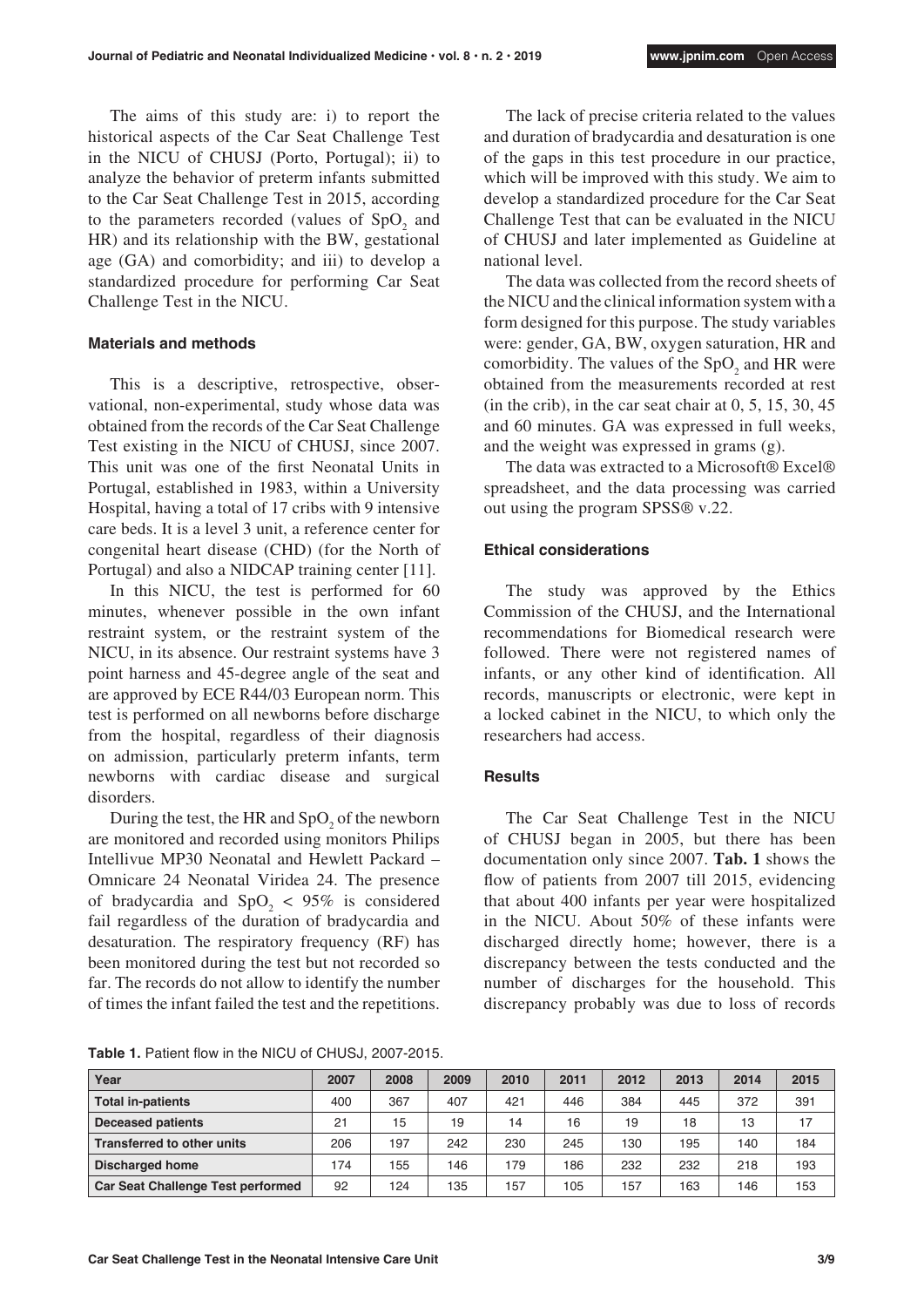since they were written on paper and not digitally. In 2011, the informatics nursing records began, but the Car Seat Challenge Test records remained on paper. Data will be analyzed in detail for the year 2015 because this was the most recent completed year at the beginning of this study.

In 2015, 153 Car Seat Challenge Tests were performed, among which 86 were preterm infants (44% female and 56% male). The GA of these infants age was between 26 and 36 weeks with more than 50% above 33 weeks as shown in **Fig. 1**. BW ranged between 660 g and 3,015 g (**Fig. 2**). At discharge, the average age was 37 weeks, and the average weight was 2,288 g.

All preterm infants submitted to the Car Seat Challenge Test had normal values of HR and  $SpO<sub>2</sub>$ during the test, although we verified that from 15 minutes both values decreased slightly (**Fig. 3** and **Fig. 4**). Two of the infants were dependent on oxygen, administered by nasal cannula (< 0.25 liters/min).

Out of the 86 preterm infants analyzed, 57% have comorbidities such as surgical and cardiac conditions. Two of the infants had the presence of neurological morbidity. The HR behavior was similar to those who had not comorbidities, with a small decrease at 15 minutes. The  $SpO<sub>2</sub>$  behavior was slightly different, noting that after 30 minutes preterm infants with comorbidity did not regain saturation values (**Fig. 5** and **Fig. 6**).

# **Discussion**

The Car Seat Challenge Test consists in a period of observation of newborns in the transportation restraint system before hospital discharge because there is evidence of oxygen desaturation in preterm infants in the upright position as the AAP [3, 4] policies recommend and later research studies [6, 7] demonstrated. In this study, data was recorded for the preterm infants that were admitted to the NICU during the year 2015.

The test duration of 60 minutes is due to the Portuguese Society of Pediatrics' recommendations [9] and the fact that most distances from hospital to household do not exceed this time. Portugal is a small country, rectangle-shaped, with about 90,000 square kilometers and 45 public Neonatal Units [12].

There is a scarcity of studies about the Car Seat Challenge Test, and they show a diversity of test duration [13]. In a survey conducted in 2012, in New York/New England [7], of the 89 institutions with current Car Seat Challenge Test policies,



**Figure 1.** Gestational age (GA) of preterm newborns hospitalized in the NICU of CHUSJ and discharged home in 2015.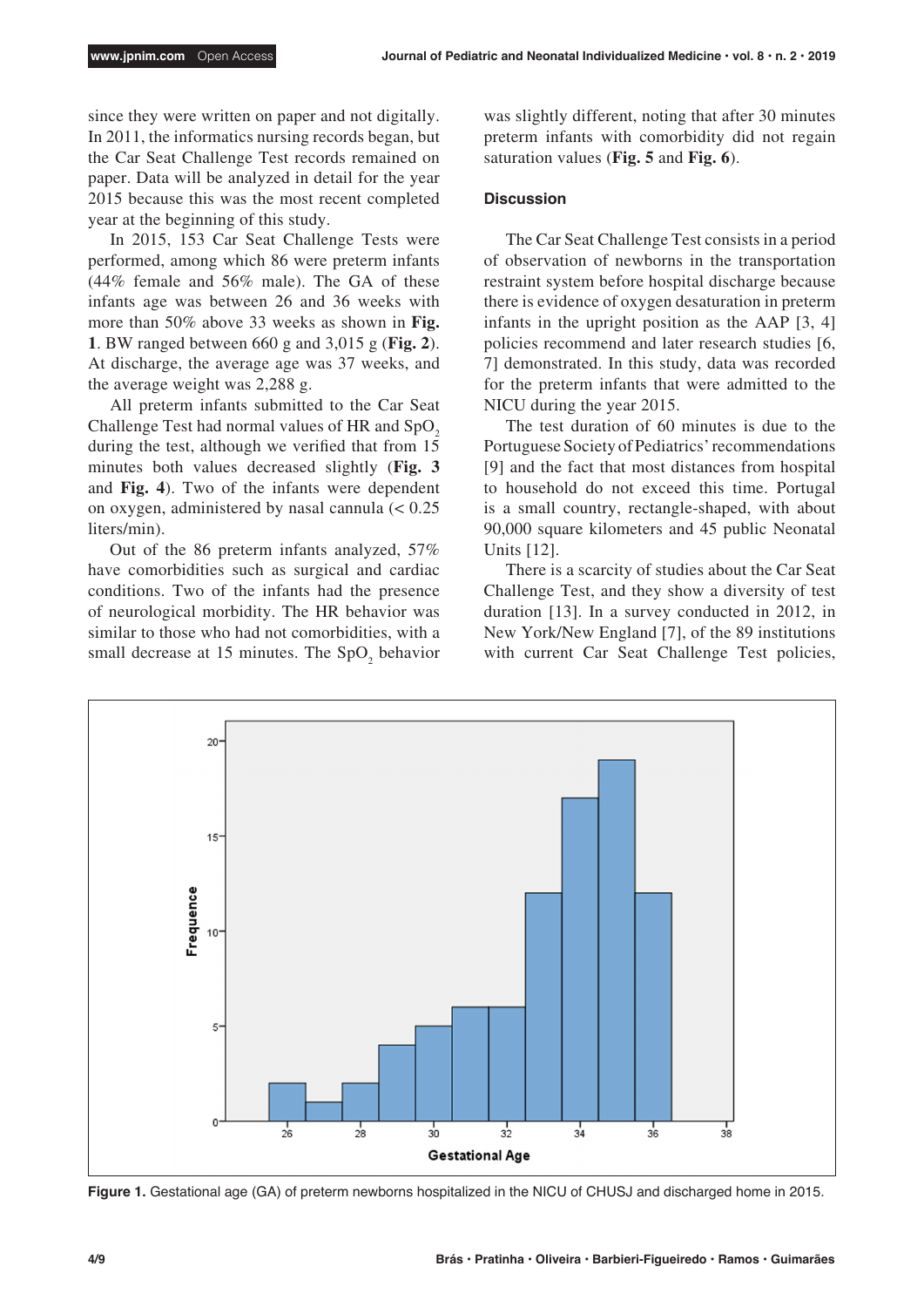

**Figure 2.** Birth weight (BW) of preterm newborns hospitalized in the NICU of CHUSJ and discharged home in 2015.



**Figure 3.** Infant Car Seat Challenge Test, heart rate (HR) patterns.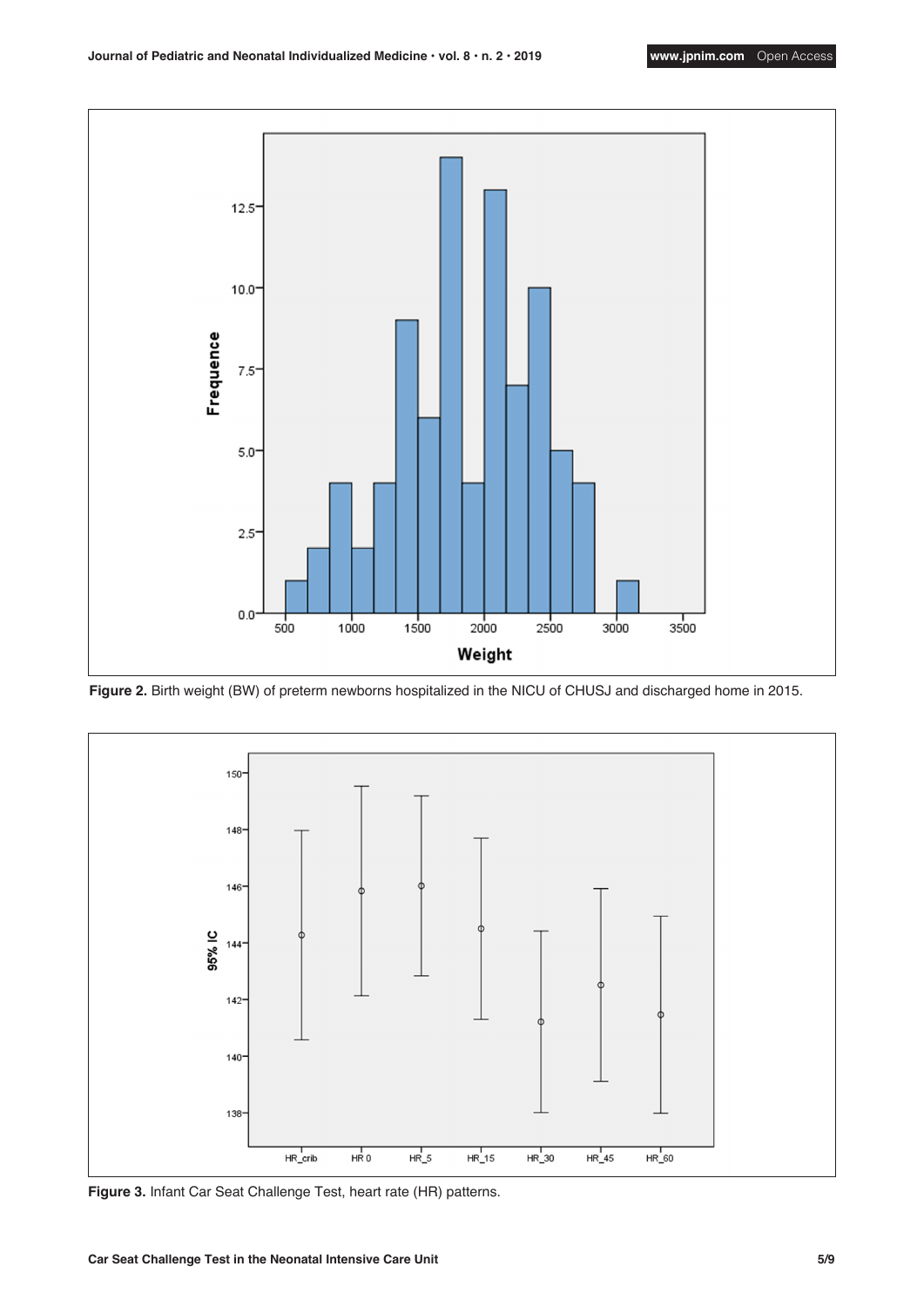

**Figure 4.** Infant Car Seat Challenge Test, saturation of oxygen in arterial blood (SpO<sub>2</sub>) patterns.



**Figure 5.** Infant Car Seat Challenge Test, heart rate (HR) comparison: preterm infants without and with comorbidity.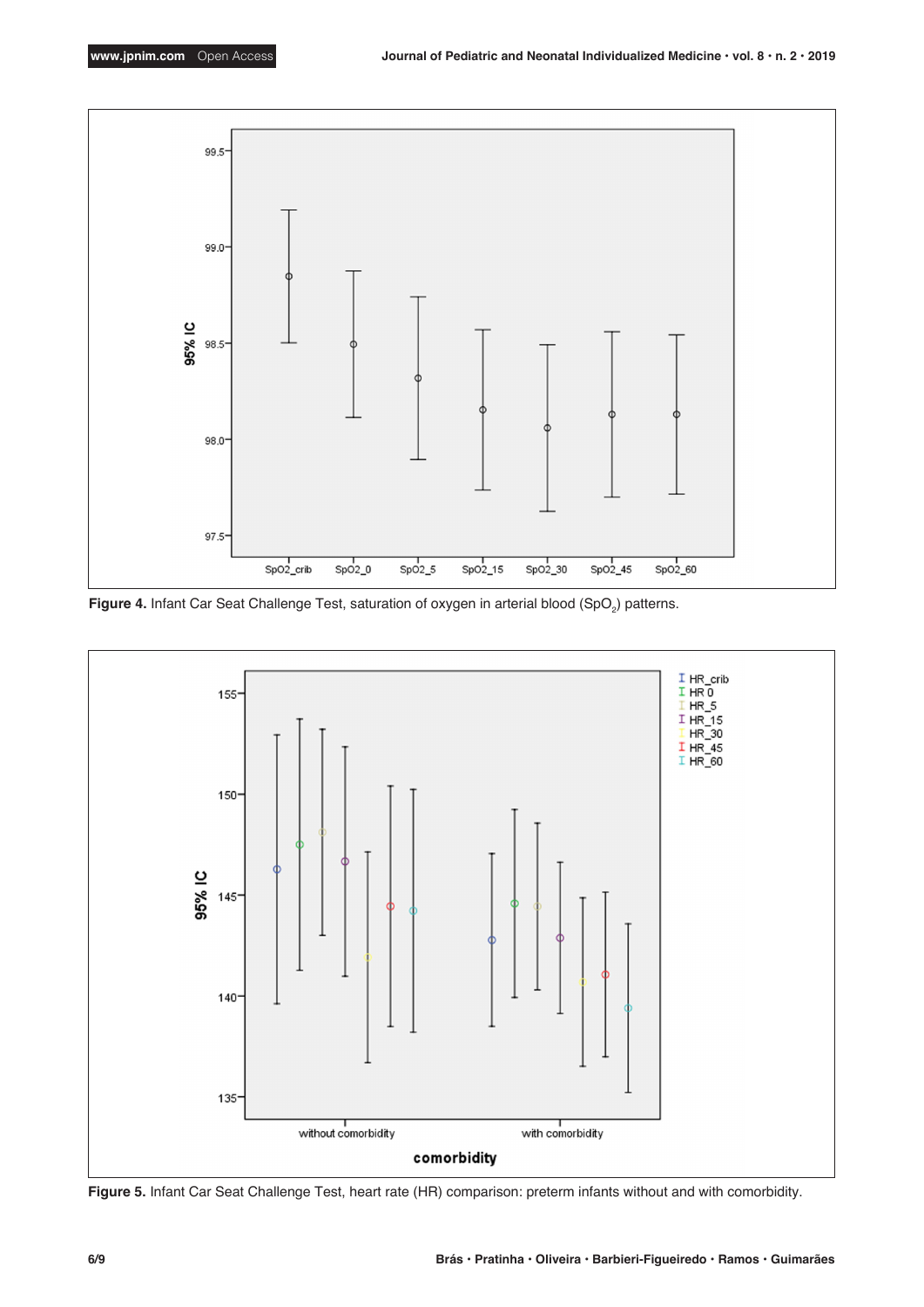

**Figure 6.** Infant Car Seat Challenge Test, saturation of oxygen in arterial blood (SpO<sub>2</sub>) comparison: preterm infants without and with comorbidity.

only 55% had tests that lasted a minimum of 90 minutes, consistent with the AAP guidelines. In this study, 39% tested for less than 89 minutes and 5 institutions tested for only the duration of the car ride home.

One of the limitations of our study is the absence of criteria for failure. This NICU lacked precise criteria related to the values and duration of bradycardia, desaturation or occurrence of apnea [6, 7]. The RF has been monitored during the test but not recorded so far. The records do not allow identifying the number of times the infant failed the test and the repetitions. These are some gaps in this test procedure in our practice, which will be improved with this study.

In the records analyzed, in the 86 Car Seat Challenge Tests performed in preterm infants in 2015, only 3 infants had  $SpO<sub>2</sub> < 93\%$ . The spontaneous recovery of saturation was not recorded. The HR values ranged between 97 bpm and 192 bpm. The study by Davis et al. [7] evidenced that failure saturations used at the participant institutions  $(n = 89)$  ranged from  $\lt 80\%$  to  $\lt 93\%$ . The most commonly cited threshold was < 90%. Increasing length of time in the car seat position has been

associated with decreased saturation. In our study, we confirmed these results, and the minimum values were observed at 30 minutes of the test duration. The behavior of preterm infants submitted to the Car Seat Challenge Test did not show statistical differences according to BW, GA or comorbidities. Nevertheless, preterm infants with comorbidities did not regain  $SpO<sub>2</sub>$  saturation values after 30 minutes. These results are corroborated by the study of DeGrazia, which evidenced that the chances of having an oxygen desaturation event were unclear for infants with and without comorbidity [6].

It is consensual that hospitals should develop protocols to regulate car safety seat observation before discharge for preterm and low-weight infants as well as infants at risk of oxygen desaturation such as infants who have undergone congenital heart surgery. This procedure must be undertaken by a trained professional, namely NICU nurses [14].

The standardized procedure for performing Car Seat Challenge Test in the NICU, presented in **Tab. 2**, is a result of the outcomes of the study performed in the CHUSJ's NICU as well as evidence obtained from the literature reviewed.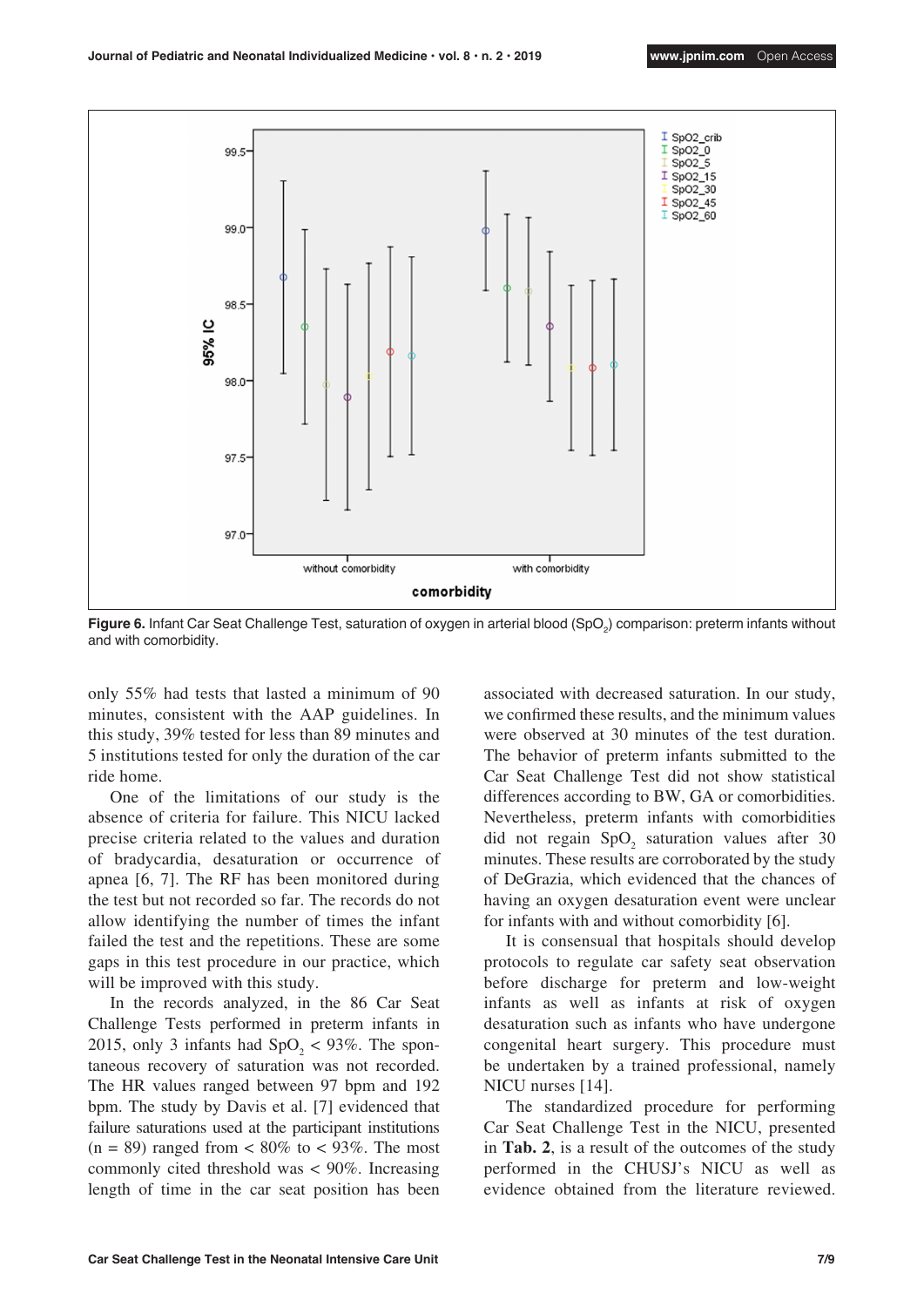#### **Table 2.** Car Seat Challenge Test procedure.

#### **A – Equipment**

- Infant's own car seat if available or unit car seat retrain system (ECE R44/03 or 04 European norm)
- Monitor: Philips Intellivue MP30 Neonatal and Hewlett Packard Omnicare 24 Neonatal Viridea 24
- Kendall neonatal ECG electrodes
- Kendall Oximeter
- Bed sheets and cloth diaper for rolls
- Car Seat Challenge Test record form

#### **B – Procedure**

- 1. Cleanse chest and foot sites for leads/probe.
	- On chest, apply:
		- Red (right arm) electrode directly below the clavicle and near the right shoulder;
	- Yellow (left arm) electrode directly below the clavicle and near the left shoulder;
	- Black electrode directly on the lower left abdomen.
	- On either foot, apply:
	- $\cdot$  O<sub>2</sub> transducer probe (be sure that the light emitter and photodetector are opposite to each other).
- 2. Turn on monitor and select a lead where the electrocardiogram wave is completely free from electrical or muscle artifact. Assess for SpO $_2$  pleth for adequate wave free of artifact. Also assess for good perfusion to foot with oximeter probe in place and for stable  $\text{SpO}_2^{\phantom{\prime}}$  (93% in crib).
- 3. Place infant in the car seat with bed sheets and cloth diaper rolls for a good adjustment.
- 4. If artifact is noted, reposition electrodes or  $O<sub>2</sub>$  transducer probe.
- 5. Complete the infant Car Seat Challenge Test form and document use of rolls.
- 6. Begin Car Seat Challenge Test.
- 7. Monitor infant for 60 minutes or the duration of the trip home if longer at a maximum of 120 minutes.
- 8. Discontinue testing if infant experiences a desaturation event. This event is defined as an apnea episode > 20 seconds in duration, more than 2 consecutive episodes of periodic breathing interrupted by tachypnea (RF > 70) which are associated with SpO $_2$  < 93%, bradycardia with HR < 80 bpm without spontaneous recovery, SpO $_2$  < 93% without spontaneous recovery, or if other difficulties in breathing are demonstrated. Spontaneous recovery is defined as a consistent rise in HR or SpO $_2$  within 10  $\,$ seconds without intervention.
- 9. If the infant passes the Car Seat Challenge Test, he/she is able to be discharged home in his/her own car seat. If the infant fails the test, it must be repeated after 24 hours.
- 10. After the second Car Seat Challenge Test failure, the infant has to be assessed in order to repeat the test or the need to be transported in the hard car bed.

#### **C – Parental education**

- The rear-facing car seat should be age- and/or weight-appropriate, never have been in an accident, not have missing or broken pieces, and meet European guidelines evidenced by reference on seat (ECE R44/03 – 04 or R129).
- Car seat should have a 3 or 5 point harness, 25 centimeters from lower harness to bottom, and 13.7 centimeters or less between back and crotch strap.
- Premature and small infants should not be placed in a car seat with shields, abdominal pads, or arm rests.
- Shoulder straps should be in the lowest slots and fit snug.
- No rolls or padding should be placed behind or beneath the infant. The infant should be unwrapped with arms and legs free to be positioned appropriately around restraints and buttocks to back of seat.
- If the car seat does not meet these criteria, one will be provided for testing.

HR: heart rate; RF: respiratory frequency; SpO $_2$ : saturation of oxygen in arterial blood.

This protocol will be implemented after being submitted to ordinary hospital guidelines approval and evaluated after a 6-month testing period.

# **Conclusions**

All preterm infants submitted to the Car Seat Challenge Test in 2015 had average values of HR and  $SpO<sub>2</sub>$  during the test. When positioned in their car seats, some infants experienced only brief oxygen desaturations, which are considered safe.

The HR behavior in preterm infants who had comorbidities and those who had not comorbidities was similar, with a small decrease at 15 minutes. The  $SpO<sub>2</sub>$  behavior was slightly different, noting that after 30 minutes preterm

infants with comorbidity did not regain saturation values.

From this study, we could question, whether the duration of the test was prolonged up to 120 minutes, what would happen to the HR and  $SpO<sub>2</sub>$  values of these preterm infants. The RF was not evaluated in the test because it was not part of the parameters recommended by the NICU. We consider pertinent to include it in the protocol for future tests, taking into account the literature analyzed and its inclusion in the establishment of criteria.

The standardized procedure for performing Car Seat Challenge Test in the NICU is a result of the outcomes of the study performed as well as evidence obtained from the literature reviewed. It will be implemented in the CHUSJ's NICU and evaluated after a 6-month testing period.